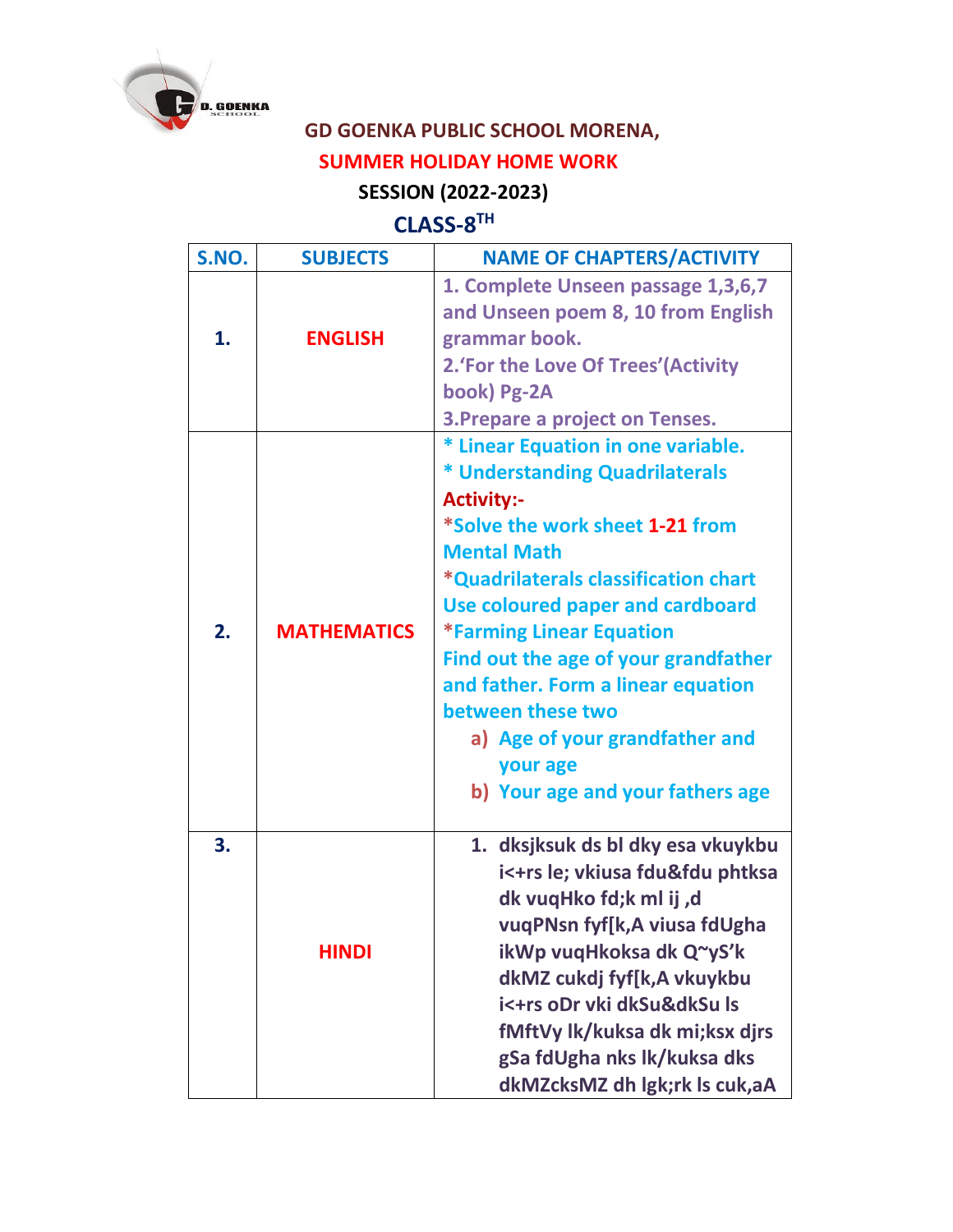|    |                       | 2. ekLd o ISfuVkbtj dh fcØh gsrq<br>lqUnj foKkiu rS;kj dhft,A<br>3. ns'kHkfDr ij Lo;a }kjk jph xbZ<br>dfork fyf[k,A vFkok fdlh euilUn<br>fo; ij Lojfpr dfork fyf[k,A                                                                                                                                                                                                                                                                                                                                                                                      |
|----|-----------------------|-----------------------------------------------------------------------------------------------------------------------------------------------------------------------------------------------------------------------------------------------------------------------------------------------------------------------------------------------------------------------------------------------------------------------------------------------------------------------------------------------------------------------------------------------------------|
|    |                       | 1. Learn and write Chapter 1 Crop<br>production with exercise.                                                                                                                                                                                                                                                                                                                                                                                                                                                                                            |
|    |                       | 2. Research Project :-                                                                                                                                                                                                                                                                                                                                                                                                                                                                                                                                    |
| 4. | <b>SCIENCE</b>        | Millets are green that used to be<br>popular in India years ago however<br>after the Green Revolution they give<br>way to wheat and rice there is a<br>growing understanding that over<br>emphasis on wheat and rice and the<br>extensive use of fertilizer and<br>pesticide to increase their yield has<br>damage the soil and also affected<br>the health of farmer using them in<br>this scenario millets are poised to<br>make a comeback due to their<br>many advantages for example<br>higher nutritional content then<br>wheat and rice find out : |
|    |                       | 3. Which grains are termed millets?<br>4. What other advantages to they<br>offer because of which they are set<br>to replace wheat and rice in a big<br>way?                                                                                                                                                                                                                                                                                                                                                                                              |
|    |                       | 1. Write and learn state-union                                                                                                                                                                                                                                                                                                                                                                                                                                                                                                                            |
| 5. | <b>SOCIAL SCIENCE</b> | territories of India with<br>neighboring countries of India<br>and paste it on your fair<br>notebook.<br>2. Draw India map during 1720                                                                                                                                                                                                                                                                                                                                                                                                                    |
|    |                       | century and 2020 with states.<br>3. Some pandemic like covid -19                                                                                                                                                                                                                                                                                                                                                                                                                                                                                          |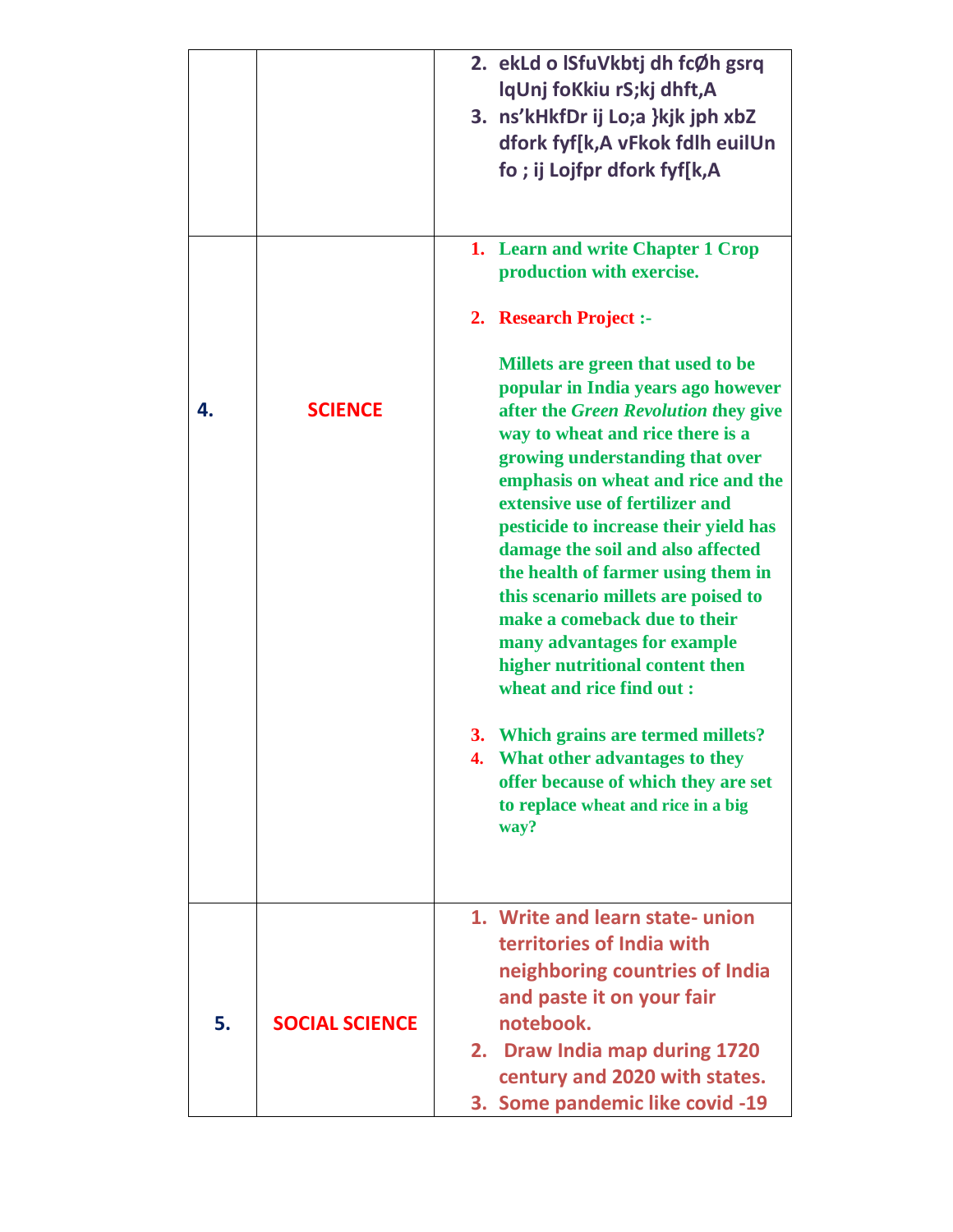|                                                                                                                                                                                                                 |                 | strike without any warning and<br>family members and relative<br>may not all be in the same<br>place. How will you get in<br>touch with each other? Where<br>will you meet? Keeping the<br>above points in mind prepare a<br>PPT.       |  |  |
|-----------------------------------------------------------------------------------------------------------------------------------------------------------------------------------------------------------------|-----------------|-----------------------------------------------------------------------------------------------------------------------------------------------------------------------------------------------------------------------------------------|--|--|
| 6.                                                                                                                                                                                                              | <b>COMPUTER</b> | 1. Define Computer and its parts and<br>also define the software and<br>hardware.<br>2. Define spreadsheet and its<br>features.<br>3. What is networking and its<br>component?<br>4. Draw the diagram of all network<br>topologies.     |  |  |
| 7.                                                                                                                                                                                                              | <b>SANSKRIT</b> | 1. viuh ikB~; iqLrd Is ist la0&6 ij<br>fn;k x;k 'yksd ;kn dhft, o fyf[k,A<br>2. laLd`r fnO;e~ Hkkx&3 iqLrd ls<br>iquZew dks Hko dFkk fp= lfgr<br>viuh mRrj iqfLrdk esa fyf[k,<br>rFkk ml dgkuh ls D;k f'k{kk<br>feyrh gS ;g Hkh fyf[k,A |  |  |
| <b>IMPORTANT NOTE:-</b>                                                                                                                                                                                         |                 |                                                                                                                                                                                                                                         |  |  |
| THE SUMMER HOLIDAY HOMEWORK CONSISTS 10 MARKS<br>OF EACH SUBJECT.<br>SO STUDENT'S ARE REQUESTED TO DO THE SUMMER HOLIDAY<br><b>WORK IN A REGISTER AND LEARN IT PROPERLY.</b><br><b>PASTE OUTSIDE A LABEL AS</b> |                 |                                                                                                                                                                                                                                         |  |  |
|                                                                                                                                                                                                                 |                 |                                                                                                                                                                                                                                         |  |  |
| <b>HOLIDAY HOMEWORK</b><br><b>SESSION(2022-2023)</b>                                                                                                                                                            |                 |                                                                                                                                                                                                                                         |  |  |